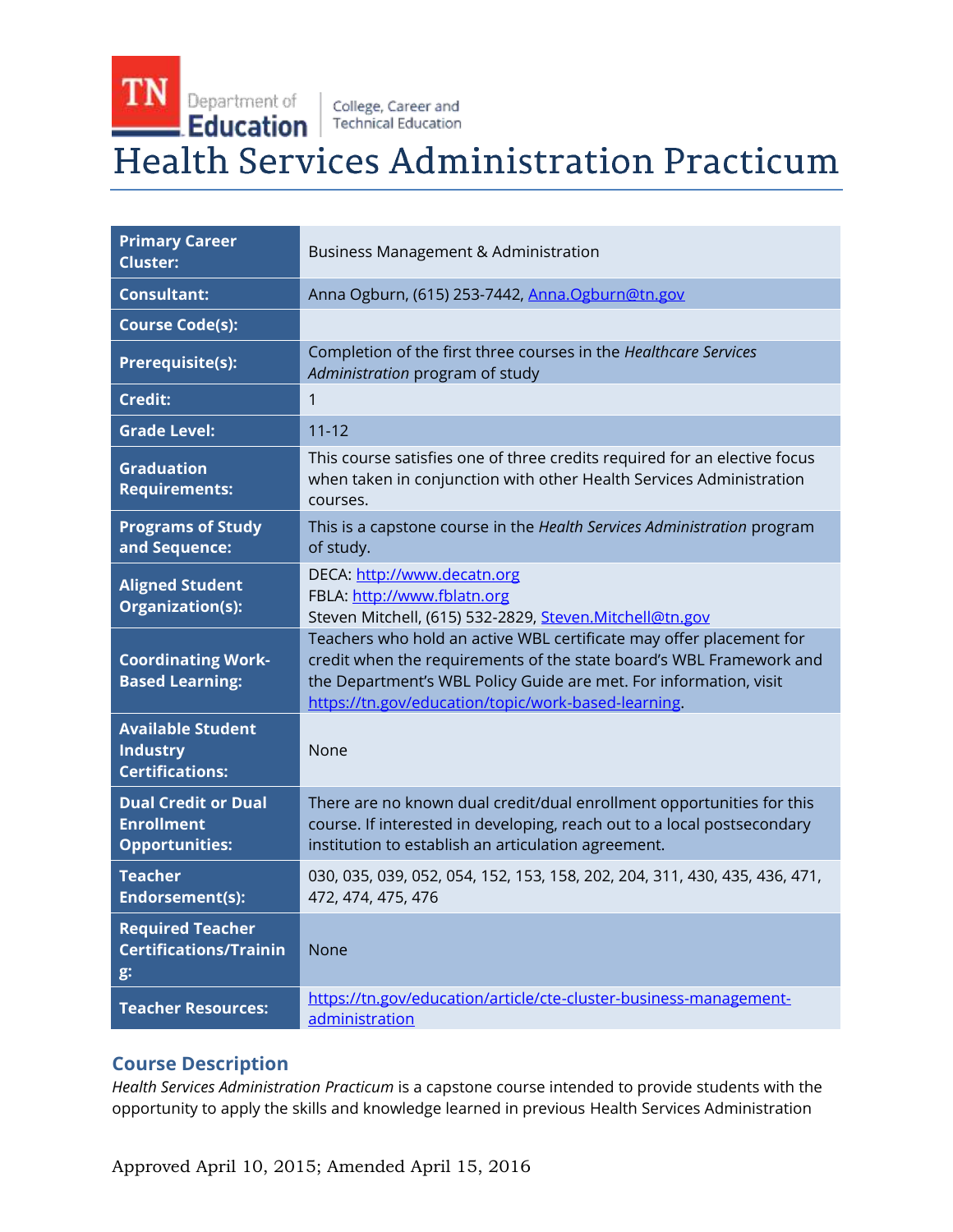courses within a simulated startup environment or authentic business setting. The course is structured to allow students the creativity to develop, launch, and market original business ideas. It is ideal for students who wish to pursue careers as future business owners or entrepreneurs. Practicum activities can take place around student-led startups under the supervision of the instructor, or in collaboration with a local business incubator. The standards in this course can also be used to promote student participation in a work-based learning (WBL) experience through an internship or other off-campus arrangement. Upon completion of the practicum, proficient students will be prepared to further develop their business ideas into viable ventures, or continue their study at the postsecondary level.

# **Work-Based Learning Framework**

Practicum activities may take the form of work-based learning (WBL) opportunities (such as internships, cooperative education, service learning, and job shadowing) or industry-driven projectbased learning. These experiences must comply with the Work-Based Learning Framework guidelines established in SBE High School Policy 2.103. As such, this course must be taught by a teacher with an active WBL Certificate issued by the Tennessee Department of Education and follow policies outlined in the Work-Based Learning Policy Guide available online at [https://tn.gov/education/topic/work-based-learning.](https://tn.gov/education/topic/work-based-learning) The Tennessee Department of Education provides a *Personalized Learning Plan* template to ensure compliance with the Work-Based Learning Framework, state and federal Child Labor Law, and Tennessee Department of Education policies, which must be used for students participating in WBL opportunities.

# **Program of Study Application**

This is the capstone course in the *Health Services Administration* program of study. For more information on the benefits and requirements of implementing these programs in full, please visit the please visit the Business Management & Administration, Marketing, and Finance career cluster websites available at [https://tn.gov/education/topic/career-clusters.](https://tn.gov/education/topic/career-clusters)

# **Course Requirements**

This capstone course aligns with the requirements of the Work-Based Learning Framework (established in Tennessee State Board High School Policy), with the Tennessee Department of Education's Work-Based Learning Policy Guide, and with state and federal Child Labor Law. As such, the following components are course requirements:

# **Course Standards**

- 1) A student will have a Personalized Learning Plan that identifies their long-term goals, demonstrates how the Work-Based Learning (WBL) experience aligns with their elective focus and/or high school plan of study, addresses how the student plans to meet and demonstrate the course standards, and addresses employability skill attainment in the following areas:
	- a. Application of academic and technical knowledge and skills (embedded in course standards)
	- b. Career knowledge and navigation skills
	- c. 21st Century learning and innovation skills
	- d. Personal and social skills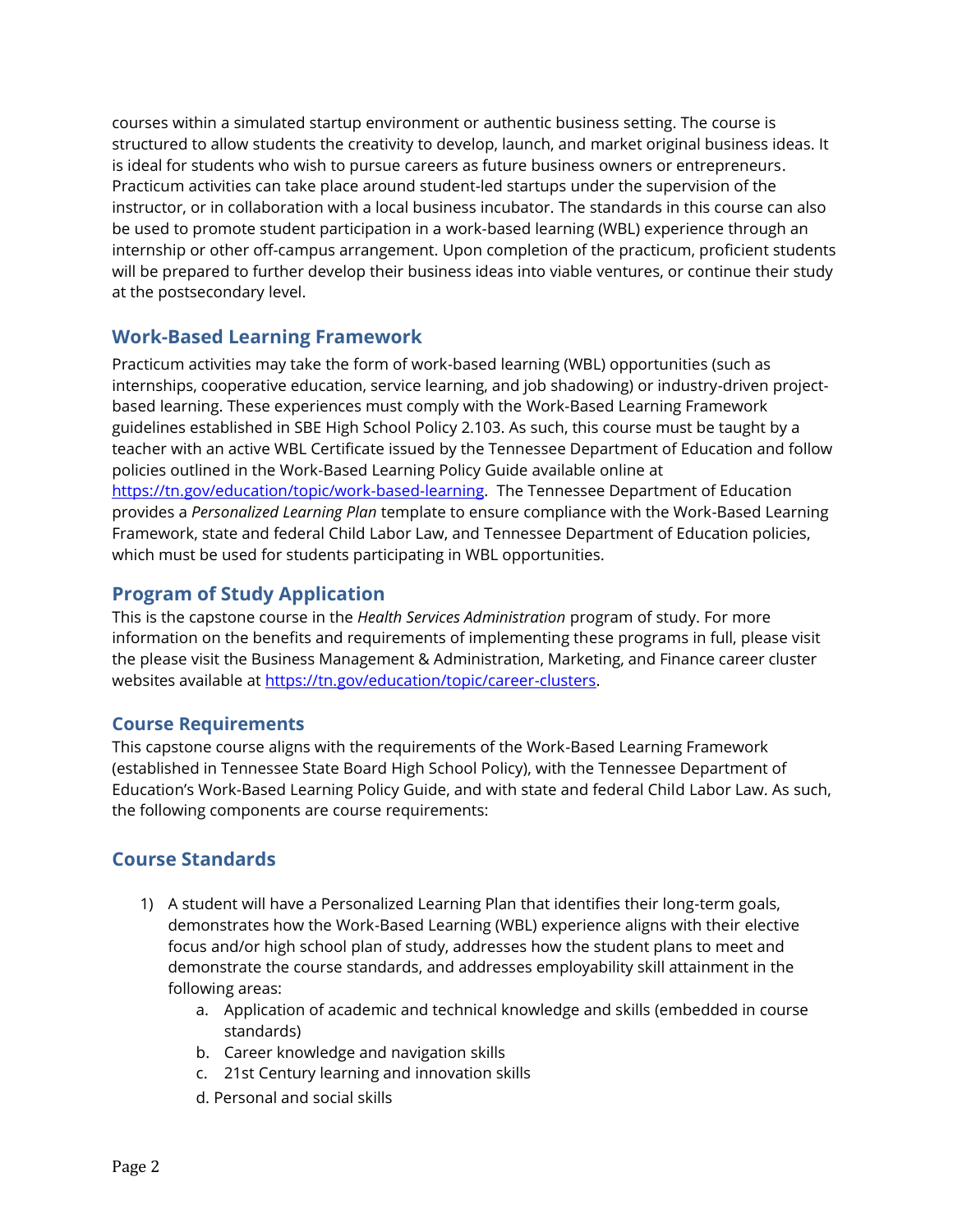#### **Professionalism, Ethics and 21st Century Skills**

- 2) Identify areas of health services administration (such as medical office, hospital administration, dental office, etc.) and distinguish differences in the professional setting in each environment. Investigate 21<sup>st</sup> Century/soft skills necessary for employment in any health services administration setting and create a graphic of these skills to include an in depth description of each. Compare and contrast the differences in training and development offered for employees of each health services administration setting identified.
- 3) Reflect on potential ethical and legal challenges associated with different types of health services administration settings. Examine a variety of perspectives surrounding the issue(s) then develop an original analysis explaining the impact of the issue on those involved, using persuasive language and citing evidence from the research. Potential issues may include security of transferred healthcare records, implementation of advance directives, patient privacy and data usage concerns, and safety of employees and consumers.
- 4) Collect Codes of Ethics from various public health related professional organizations such as: the American Public Health Association, the National Environmental Health Association, and the Society for Public Health Education to examine areas of commonality. Participate in a class discussion on the significance of including specific standards in these areas. Synthesize principles from the codes investigated to create a personal code of ethics.

#### **Health Information Policies and Practices**

- 5) Access information efficiently, using sources appropriate to task, purpose, and audience. Distinguish between credible and non-credible sources, including the difference between advertising and legitimate research. Evaluate information for usefulness, bias, and accuracy, and question information that may not originate from credible sources. Demonstrate the ability to organize and manage information effectively and efficiently. Demonstrate ethical and legal use of information, including adherence to all rules and regulations related to sharing of protected information.
- 6) Access and manage online communication and information, such as electronic medical records, using multiple digital devices such as laptop computers, tablets, smart phones, etc. Demonstrate adherence to all rules and regulations related to the use of electronic tools and the Internet, including appropriate protection of passcodes and adherence to all security protocols.
- 7) Research and develop skills in the appropriate use of technology in the healthcare administration services setting for information search and retrieval, synchronous and asynchronous communications, multimedia presentations, document production, quantitative and qualitative analysis, and information management. Use social networking and online collaboration tools such as shared documents and web conferencing to create, integrate, and manage information in group projects.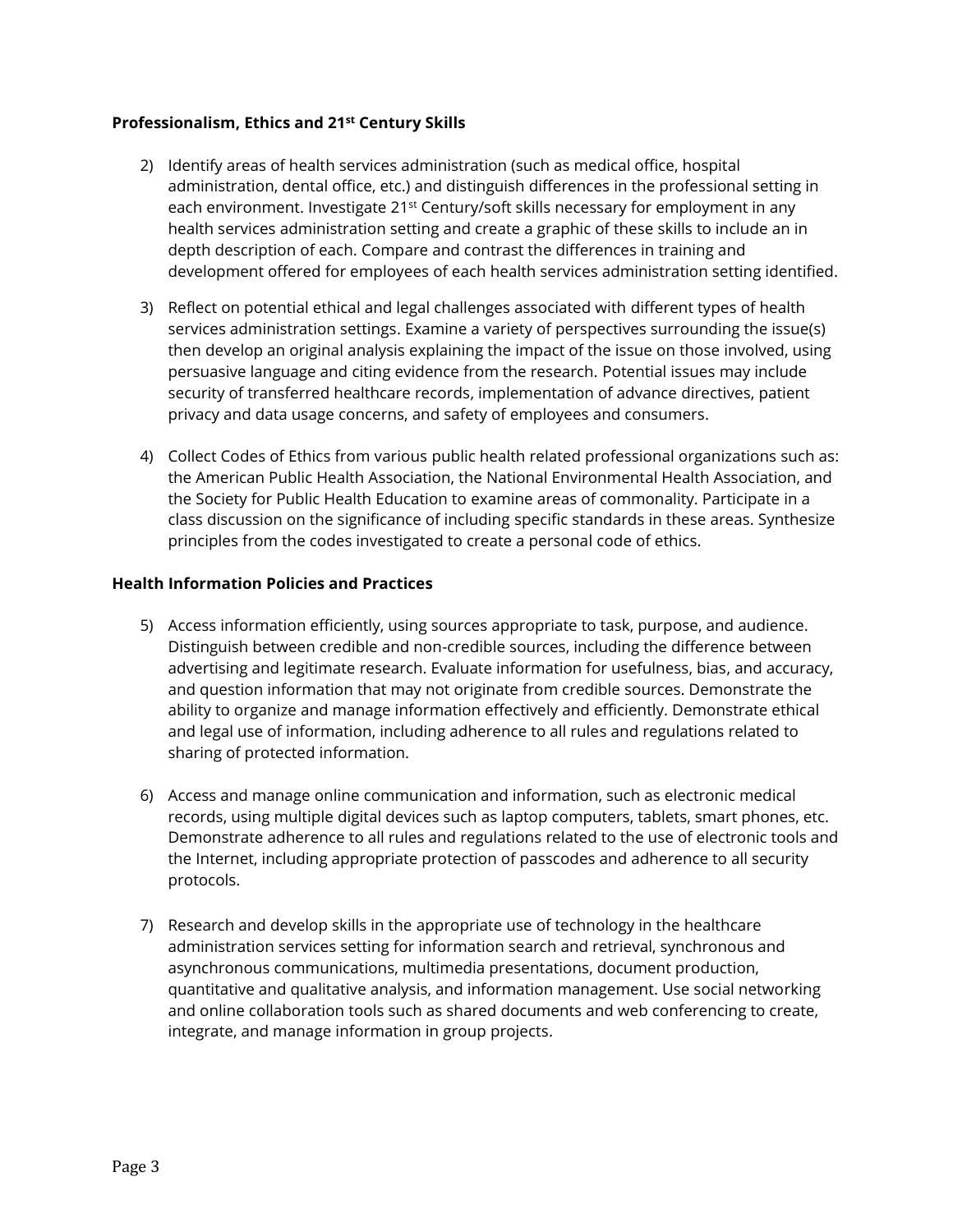#### **Health Services Policies and Practices**

- 8) Accurately read, interpret, and demonstrate adherence to safety guidelines appropriate for the roles and responsibilities of an employee of a healthcare facility. Listen to safety instructions and be able to explain why certain rules apply. Demonstrate safety techniques and follow all applicable facility policies and procedures (such as Standard Precautions) related to the clinical placement. Based on placement, document completion of training topics on the appropriate work-based learning (WBL) and work site forms.
- 9) Observe and analyze organizational culture and practices. For example, analyze how to interact with supervisors, clients, and co-workers, and how to recognize and address health, safety, and sustainability issues. Seek information from supervisors and other employees about appropriate methods of pursuing employment in the industry, and determine what knowledge, skills, and educational credentials are required.
- 10) Demonstrate integrity and ethical behavior when engaging in all worksite activities, including the use of tools and materials, documentation of hours, handling of money, billing of clients, sharing of information, and completion of all personnel-related forms. Identify an actual or potential work site ethical issue and construct an argumentative essay outlining how to the issue should be resolved, including claims and counterclaims with relevant data to support conclusions.
- 11) Articulate ideas effectively in written personal communications with supervisors, coworkers, and customers using appropriate medical terminology and revising as necessary. Verbally articulate ideas effectively in interpersonal communications with supervisors, coworkers, and customers. Develop and deliver messages effectively in oral presentations. Demonstrate effective listening skills, attending to the meaning and intention of communication, and accurately paraphrasing what has been heard. Communicate effectively with individuals of diverse backgrounds who may also speak languages other than English, using foreign language skills and facility resources as appropriate.
- 12) Complete tasks as directed with supervision, knowing when to ask questions or request guidance, and work effectively as a team member. Exhibit resourcefulness and initiative in taking on new tasks and solving problems independently as appropriate to the workplace setting. Demonstrate understanding of one's own impact and build on different perspectives to strengthen joint efforts. Demonstrate self-efficacy and confidence in one's ability to succeed in specific situations. Demonstrate leadership where appropriate to collaborate on workplace tasks.

#### **Transferring Course Concepts to Practicum**

- 13) Research and select an organization for a work-based learning project in a public health area of choice. Cite specific textual evidence from the organization's literature, as well as independent news articles to summarize:
	- a. The mission and history of the organization
	- b. Headquarters and organizational structure
	- c. Products or services provided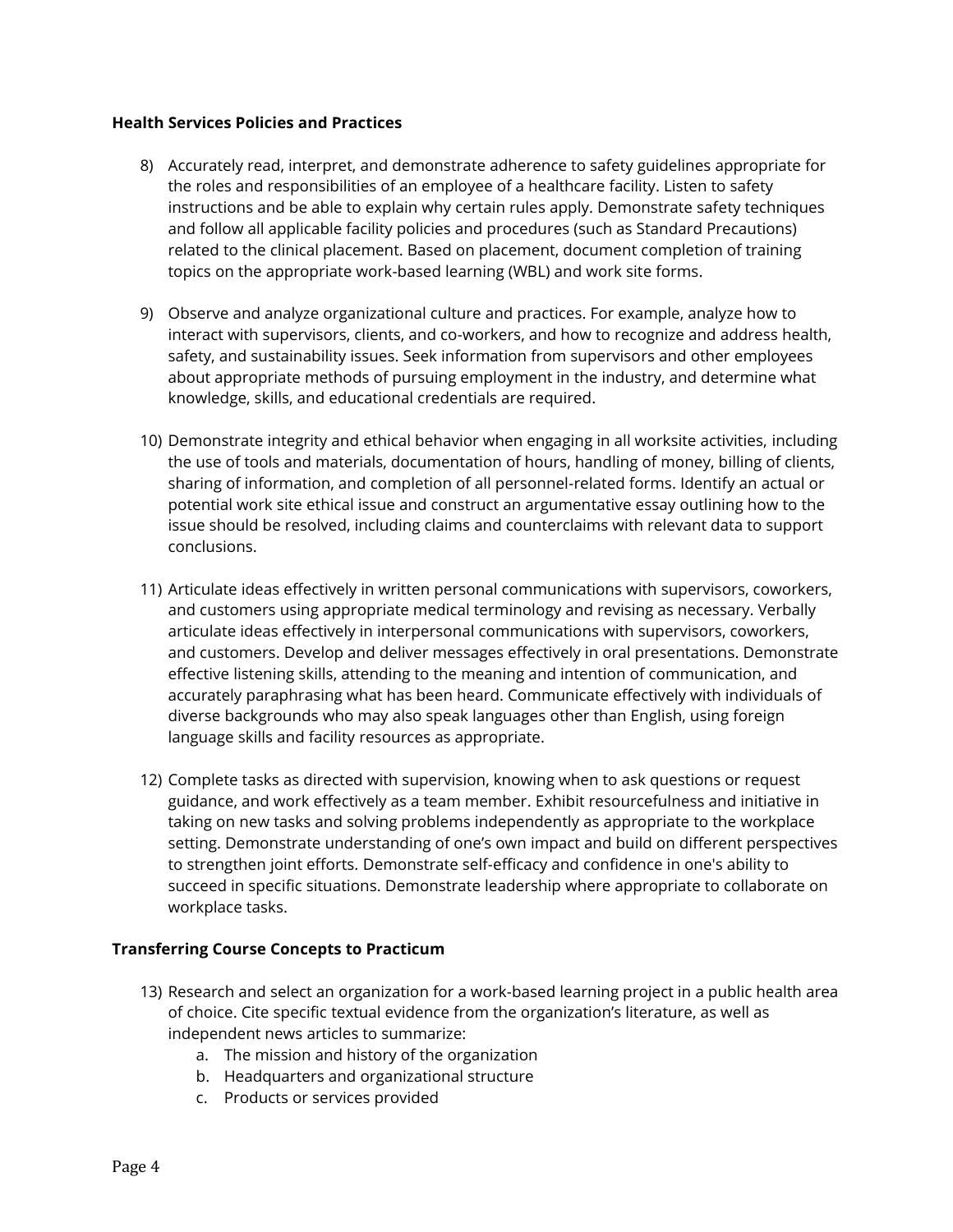- d. Credentials required for employment and how they are obtained and maintained
- e. Policies and procedures
- f. Reports, newsletters, and other documents published by the organization
- g. Website and contact information
- 14) Manage time and projects effectively by (a) setting goals; (b) developing and using a system for prioritizing, planning and managing daily work; (c) persisting in the face of challenges; and (d) seeking assistance and adjusting plans to adapt to changing circumstances. Demonstrate attention to detail and accuracy appropriate to the task. Demonstrate accountability to supervisors, coworkers, and customers by delivering work to agreed-upon standards; accepting constructive criticism; completing designated projects on time; and exhibiting pride in workmanship.

#### **Portfolio**

- 15) Create a portfolio, or similar collection of work, that illustrates mastery of skills and knowledge outlined in the previous courses and applied in the practicum. The portfolio should reflect thoughtful assessment and evaluation of the progression of work involving the application of steps of the entrepreneurial or business acquisition process. The following documents will reside in the student's portfolio:
	- a. Career and professional development plan
	- b. Resume
	- c. List of responsibilities undertaken through the course
	- d. Examples of health services administration experience and supporting materials developed and used during the course
	- e. Sources of support, including mentors, financial, in-kind, and other
	- f. Description of technology used, with examples if appropriate
	- g. Periodic journal entries reflecting on tasks and activities
	- h. Feedback from instructor and/or supervisor based on observations

#### **Communication of Project Results**

16) Upon completion of the practicum, develop a technology-enhanced presentation showcasing highlights, challenges, and lessons learned from the experience. The presentation should be delivered orally, but supported by relevant graphic illustrations, such as sample survey results, excerpts from the business plan or market data on the target users. Prepare the presentation in a format that could be presented to both a business and a lay audience. Seek opportunities to submit presentation to local or national contests, career and technical student organization (CTSO) competitive events, or other opportunities to increase the potential for success of the business idea.